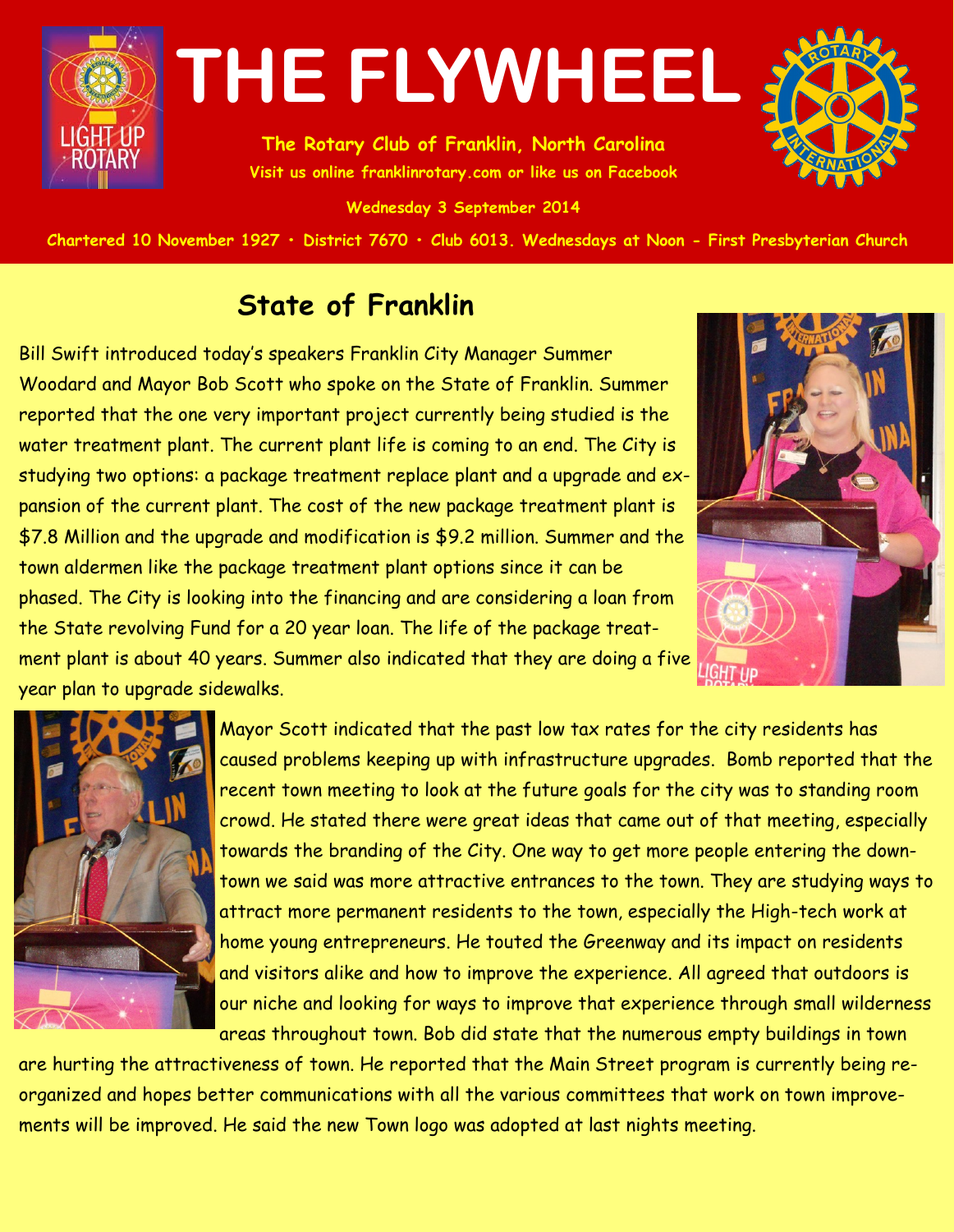

**The Rotary Club of Franklin, North Carolina Visit us online franklinrotary.com or like us on Facebook** 

**Wednesday 3 September 2014**



Chartered 10 November 1927 • District 7670 • Club 6013. Wednesdays at Noon - First Presbyterian Church

**Member Profile– Larry Hollifield, Youth Services Director** Larry is the owner and operator of American Computer Sales. He opened the business in 1991 becoming Franklin's first computer store with the exception of Radio Shack. He became a Rotarian on November 1, 1994. The process for Larry was a little muddled, but I am use to that. His original sponsor was Tommy Henry, who suddenly passed away in October. Well, he was fortunate enough to have met some really nice people while getting to know about Rotary. So Past President Nancie Wilson and the Late Frank Porter decided they would cosponsor Larry and he thinks that was because they didn't want any one person to be blamed for bringing me into the into the ROTARY CLUB OF FRANKLIN. Over the years Larry has worked on many pro-



jects. Some he really liked and some he made it through. But all in all Larry can think of no other organization he would rather be affiliated. Over the years he has served as Sargent of Arms, 2008-2009 President, Exchange Student counselor, and as of late the Youth Services Director.

#### **SCC Annual Golf Tournament**

SCC is hosting it's Annual Golf Tournament on Tuesday, September 16th at Balsam Mountain Preserve. This tournament will benefit the SCC Foundation Annual Scholarship Fund. The cost is \$150 per player which includes green fees, golf cart, and the awards buffet. It begins at 9:00 that morning. Please contact Kathy Posety at 339-4227 for more dehttps:// mail.aol.com/38727-111/aol-6/en-us/mail/getattachment.aspx?

uid=29955936&folder=NewMail&partId=3tails. **Thanks!** 

#### **Wine and Cheese Reception**



President Susie announced that there will be a wine and cheese reception at Cat Creek Lodge on September 18th at 5:30 PM. All new members from the 2013-2014 and the

new members since July 1 of this year and their sponsors are invited.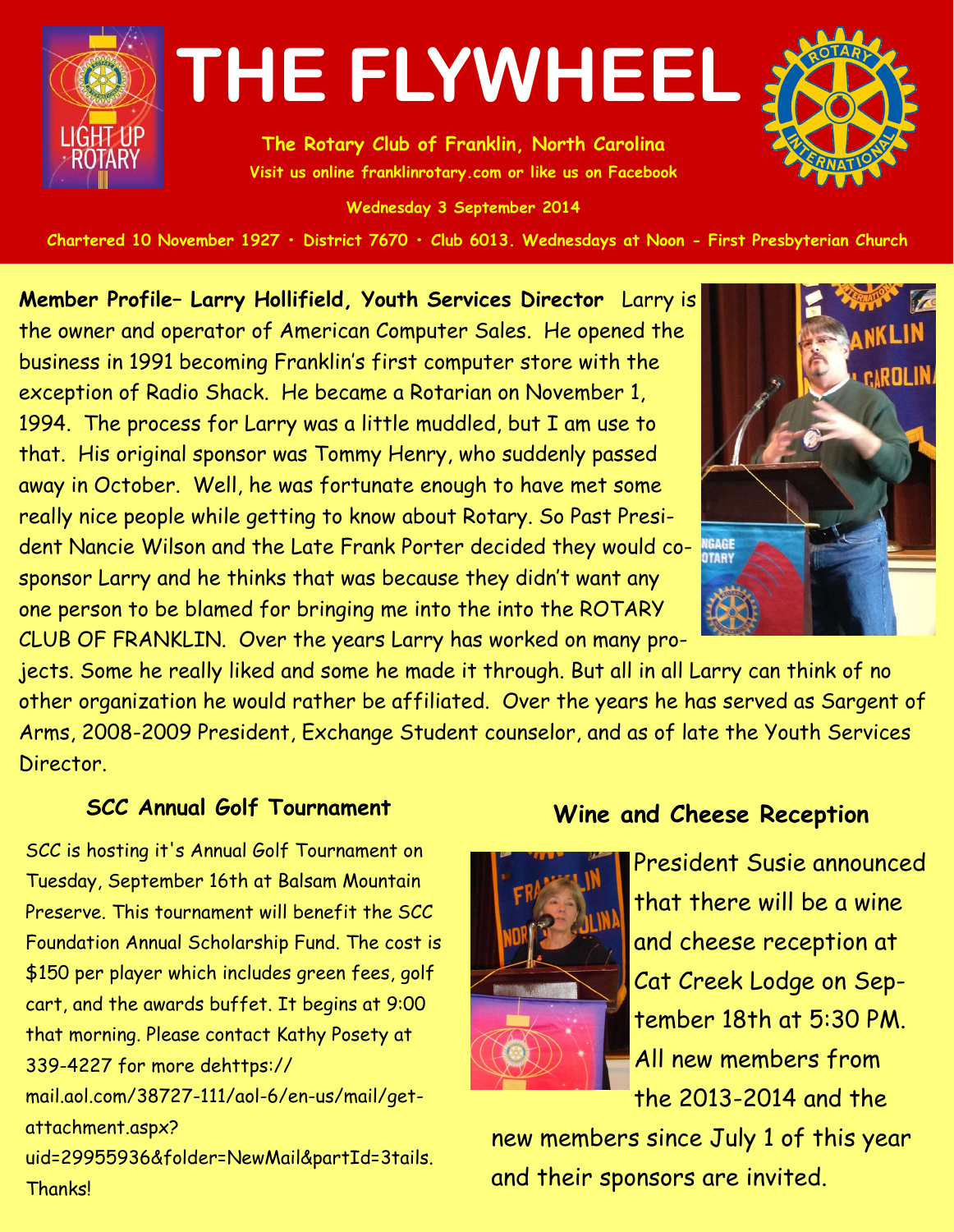

**The Rotary Club of Franklin, North Carolina Visit us online franklinrotary.com or like us on Facebook** 

**Wednesday 3 September 2014**



Chartered 10 November 1927 • District 7670 • Club 6013. Wednesdays at Noon - First Presbyterian Church

### A Gathering of Eagles

How are the Boys Scouts of America doing today in Western North Carolina? This is a question many vintage Eagle Scouts and other former Boy Scouts who have not been active in Scouting for years may wonder.

The Daniel Boone Council would like to bring these individuals from Macon County and southern Jackson County up-to-date on the activities, accomplishments and challenges that Boy Scouts in this area enjoy. This will be done at a dinner and presentation to be held at the Highlands Community Center starting at 6:00 pm on September 15, 2014.

Kirby Thompson, the Cataloochee District Executive (Haywood, Jackson, Macon, and Swain counties), and other Council staff and local volunteers will talk about what Scouting has done in recent years to mold our future leaders. This will include discussion of the newly re-discovered Scout camp just east of Otto. There will also be the opportunity for those attending to share their Scouting experiences.

There is no charge to attend. However, you must RSVP by September 11<sup>th</sup> by calling Kirby Thompson at 828-550-7865 or emailing kirby.thompson@scouting.org. Also, if you can recall, please provide your highest Scouting rank and the Council or city in which you were last active. For additional information regarding Scouting in the Franklin area, contact Mike Norris at 828-524-4442, ext. 207, or e-mailing miken@wayah.com. ------

### If you haven't ordered..**Better Hurry!!**

Wednesday September 10th will be the **LAST** day to order your Rotary Shirts. Cost is \$26-\$30 and we can add that to your bill. Please see PE Sean on Wednesday. He will have the catalog at the front table. It's a great way to build team unity!! New members please consider this!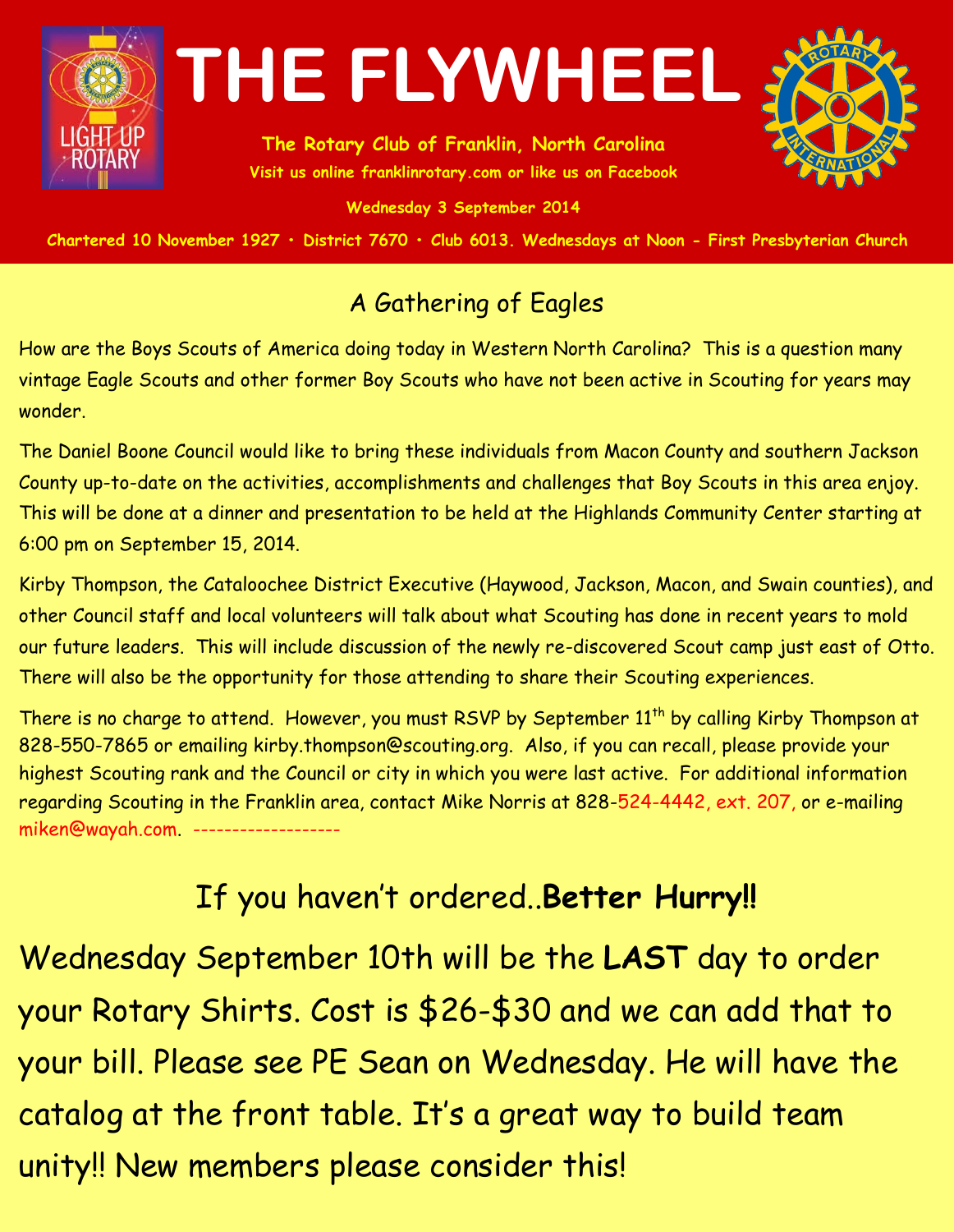

**The Rotary Club of Franklin, North Carolina Visit us online franklinrotary.com or like us on Facebook** 

**Wednesday 3 September 2014**

Chartered 10 November 1927 • District 7670 • Club 6013. Wednesdays at Noon - First Presbyterian Church

**Cruise Ticket Sales off to a Good Start but Need Some Volunteers for The Fair!**



The cruise for two on Holland

America as part of our Rickman Raffle will be given away the last day of the Macon County Fair 9/20. We are in need of volunteers to help work a table at the fair over the four day period to sell these tickets. Please see PE Sean Gibson, Judy Chapman or Cindy Rodgers! **We have sold about 80 tickets thus far! Great work Rotarians! This is our final push..lets make it a good one!**

#### **Check us out!**

Club members can find out what our club is up to by visiting our website at:

www.franklinrotary.com. Also like on Facebook— The Rotary Club of Franklin



#### **September 17th and Board Meeting**

Susie announced today that our September 17 meeting is pin day. Each Rotarian attending should wear as many Rotary pins as he can find in his collection. Award for the member with the most pins. The challenge will be trying to beat PDG Dennis Sanders!! **Also this Tuesday is our board meeting at Life's Bounty. See you at 5p/530p**

### Clayton's Corner True Statements



Do you remember any of these statements? I do.

Most of our generation was HOME SCHOOLED in many ways.

1. My mother taught me TO APPRECIATE A JOB WELL **DONE** 

if you're going to kill each other, do it outside. I just finished cleaning."

2. My mother taught me RELIGION.

You better pray that will come out of the carpet."

3. My father taught me about TIME TRAVEL.

"If you don't straighten up, I'm going to knock you into the middle of next week!"